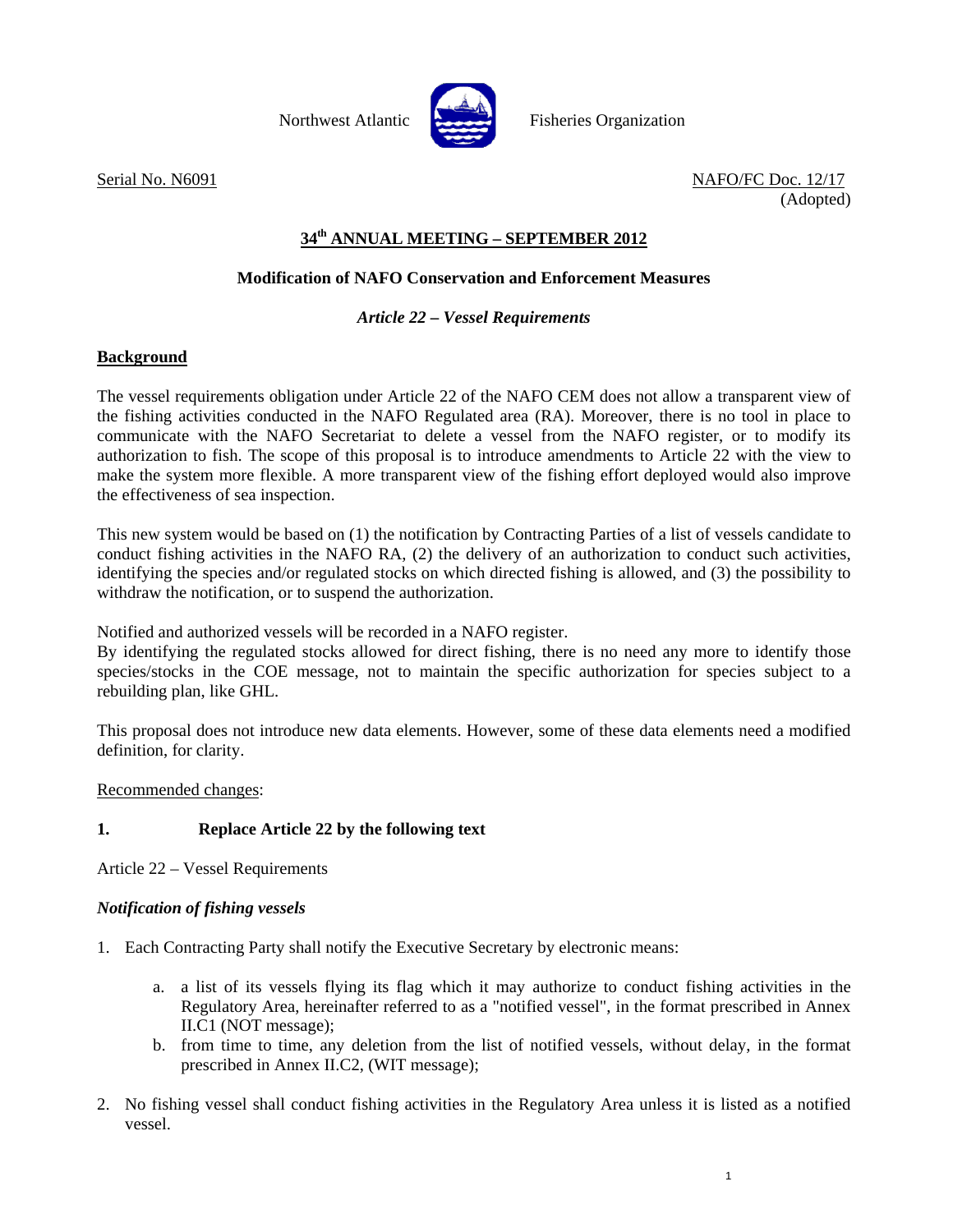#### *Authorization to conduct fishing activities*

- 3. Same as existing paragraph 1 (no fishing activity without authorization)
- 4. Same as existing paragraph 2 (effort commensurate with opportunities)
- 5. Each Contracting Party shall transmit to the Executive Secretary by electronic means:

a. the individual authorization for each vessel from the list of notified vessels it has authorized to conduct fishing activities in the Regulatory Area, hereinafter referred to as an "authorized vessel", in the format prescribed in Annex II.C3 and no later than 30 days before the start of the fishing activities for the calendar year (AUT message). Each authorization shall in particular identify the start and end dates of validity and, the species for which directed fishery is allowed. If the vessel intends to fish for regulated species referred to in Annexes I.A or I.B, the identification shall refer to the stock, where the regulated species is associated to the area concerned;

- b. the suspension of the authorization, in the format prescribed in Annex II.C4, without delay, in case of removal of the authorization concerned or of any modification to its content, where the removal or the modification occurs during the period of validity (SUS message);
- c. in case of resuming a suspended authorization, the new authorization, transmitted in accordance with the procedure described in sub a above.
- 6. Each Contracting Party shall ensure that the period of validity of the authorization matches with the certification period concerning the certification of the capacity plan referred to in paragraphs 10 to 12 below.

#### *Vessels markings*

7. Same as existing paragraph 5

#### *Vessel documents to be carried on board*

8. Same as existing paragraph 6, but with sub viii replaced by the following text:

viii. the capacity plan referred to in paragraph 10. ix. estimation of freezing capacity or certification of refrigeration system will be provided if possible.

#### *Capacity plan*

- 9. No fishing vessel shall conduct fishing activities in the Regulatory Area without carrying on board an accurate up-to-date capacity plan, the capacity plan must be certified by a competent authority or recognized by its flag State
- 10. The capacity plan shall:
	- a. take the form of a drawing or description, of its fish storage place, including the storage capacity of each fish storage place in cubic meters. The drawing must consist of longitudinal section of the vessel, including a plan for each deck on which a fish storage place is located and the locations of freezers
	- b. show in particular the positions of any door, hatch and any other access to each fish storage place, with reference to the bulkheads;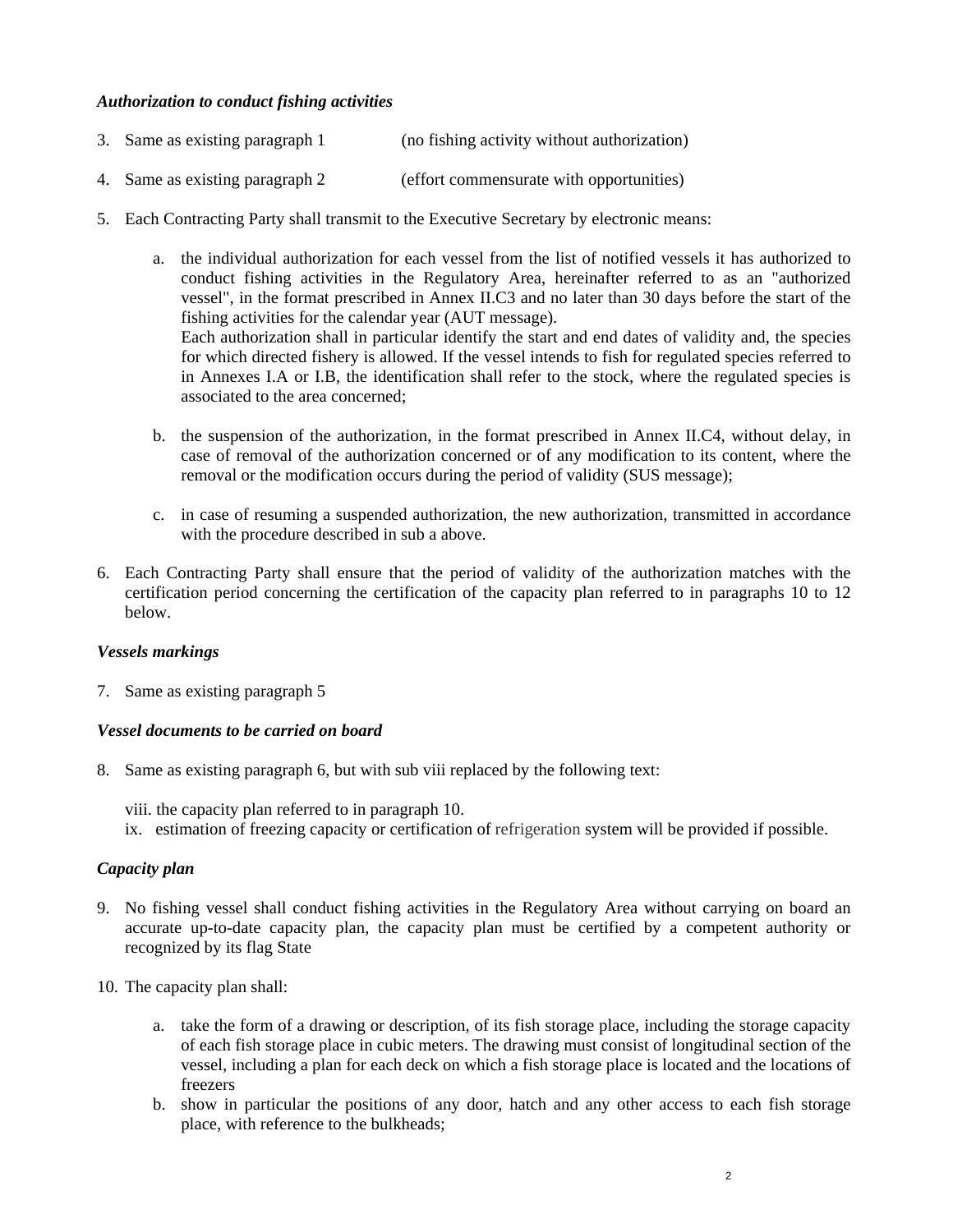- c. indicate the main dimensions of the fish storage tanks (refrigerated sea water tanks) and, for each one, indicating the calibration in cubic meters at intervals of 10 cm.
- d. have the true scale clearly indicated on the drawing.
- 11. Each Contracting Party shall ensure that, every two years, the capacity plan of its authorized vessels is certified correct by the competent authority.

### *Duties of the Executive Secretary*

- 12. The Executive Secretary
	- a. maintains a register of all fishing vessels notified in accordance with paragraph 1.a,
	- b. identifies in the register the authorized vessels, including chartered vessels, and
	- c. amends the register and any element related to the authorizations following notification by a Contracting Party of any modification.
- 13. Subject to the appropriate confidentiality requirements, the Executive Secretary shall:
	- a. posts the register referred to in paragraph 13 on a secure portion of the NAFO website available to each Contracting Party;
	- b. delete from the register any vessel that has not conducted fishing activities in the Regulatory Area for a period of two consecutive years, or that has been classified as IUU.

#### **2. Remove paragraph 5.a from Article 10 and adjust subsequent sub paragraphs**

As the new measures will cover all fisheries, Article 10 paragraph 5.a (specific authorization for GHL) becomes obsolete and should be deleted. The subsequent points (b) to (f) should be adjusted to (a) to (e).

#### **3. Remove the line "Directed species" line from Annex II.F section 2 (COE)**

As the authorization to fish identifies the species for which a directed fishery is allowed, referring to the stock in case of regulated species, the field code DS in the COE message becomes obsolete and should be deleted.

#### **4. Referring to Annex II.D part C**

1. replace the category "Vessel Character Details" by the following table

|                     |           |          | <b>Contents</b>              | <b>Definitions</b>                           |
|---------------------|-----------|----------|------------------------------|----------------------------------------------|
| <b>IMO</b> Number   | IM.       | $Num*7$  | "nnnnnnn"                    | IMO ship identification number               |
|                     |           |          |                              |                                              |
| Vessel              | <b>VT</b> | $Char*2$ | "OC"/"LC"                    | According to: "OC" OSLO 1947                 |
| Tonnage             |           | $Num*4$  | Tonnage                      | Convention /"LC"                             |
| Unit                |           |          |                              | <b>LONDON ICTM-69</b>                        |
|                     |           |          |                              |                                              |
| <b>Vessel Power</b> | <b>VP</b> | $Char*2$ | 0-99999                      | Total main engine power in "KW"              |
| Unit                |           | $Num*5$  |                              |                                              |
| Vessel Length       | VL.       | $Char*2$ | " $OA$ "                     | Unit "OA" length overall.                    |
|                     |           | $Num*3$  |                              | Length in mete Total length of the vessel in |
|                     |           |          |                              | meters, rounded to the nearest               |
|                     |           |          |                              | whole meter                                  |
|                     |           |          | Data element Field code Type |                                              |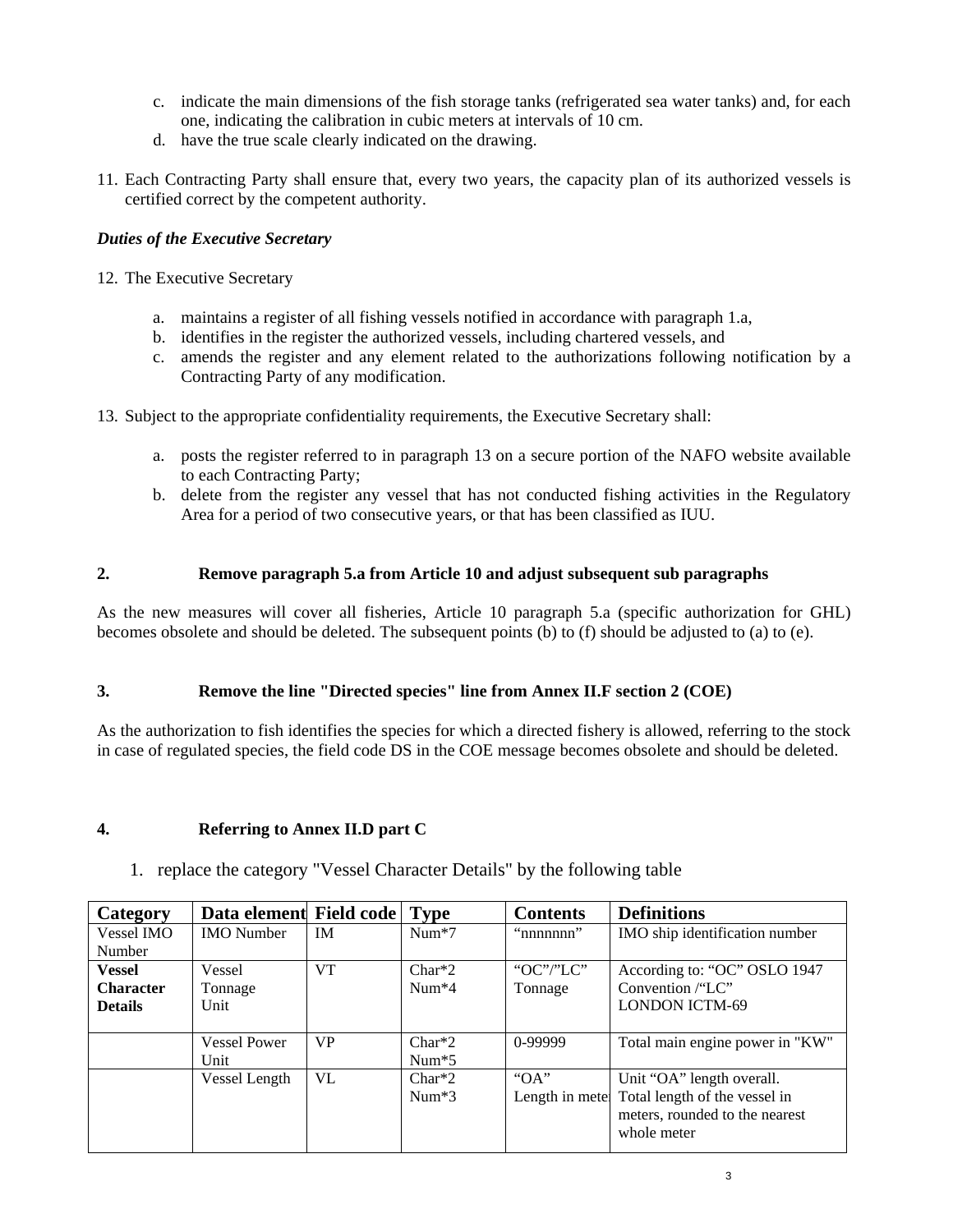|                      | Vessel Type         | TP        | $Char*3$ | Code       | As listed in Annex II.I               |
|----------------------|---------------------|-----------|----------|------------|---------------------------------------|
|                      | <b>Fishing Gear</b> | <b>GE</b> | $Char*3$ | FAO Code   | International Standard Statistical    |
|                      |                     |           |          |            | Classification of the Fishing         |
|                      |                     |           |          |            | Gear as Annex II.J                    |
| <b>Authorization</b> | <b>Start Date</b>   | <b>SD</b> | $Num*8$  | YYYYMMDD   | which<br>Licence detail; date on      |
| details              |                     |           |          |            | the authorization starts              |
|                      | <b>End Date</b>     | ED.       | $Num*8$  | YYYYMMDD   | which<br>Licence detail; date on      |
|                      |                     |           |          |            | the authorization end                 |
|                      | Directed            | DS        | $Char*3$ | <b>FAO</b> | Licence detail; species for which     |
|                      | Species             |           | Num $*6$ | Species    | the authorization applies. In case of |
|                      |                     |           |          | Code/      | regulated species from Annex I.A      |
|                      |                     |           |          | Area Code  | or I.B, the content must refer to the |
|                      |                     |           |          |            | stock (format GHL/N3LMNO)             |

# **5. Replace the first line of Annex II.D part E by the following ones**.

| <b>Annex</b> | <b>Provisions</b> | Code       | <b>Message/Report   Remarks</b> |                                                                                                                                                      |
|--------------|-------------------|------------|---------------------------------|------------------------------------------------------------------------------------------------------------------------------------------------------|
| ILC          | Article 22.1a     | <b>NOT</b> | Notification                    | Notification of fishing vessels                                                                                                                      |
| ILC          | Article 22.1b     | <b>WIT</b> | Withdrawal                      | Notification of the withdrawal of a registered<br>vessel                                                                                             |
| ILC          | Article 22.6a     | <b>AUT</b> | Authorization                   | Notification of vessels authorized to conduct<br>fishing activities in the RA                                                                        |
| ILC          | Article 22.6b     | <b>SUS</b> | Suspension                      | Notification of the suspension of an authorization<br>to conduct fishing activities in the Regulatory<br>Area, within its initial period of validity |

# **6. Replace Annex II.C by the following tables**

## **Annex II.C**

# 1) Format for register of vessels

| Data Element                 | Code      | <b>Mandatory</b><br>/Optional | <b>Remarks</b>                                                                                                   |
|------------------------------|-----------|-------------------------------|------------------------------------------------------------------------------------------------------------------|
| Start record                 | SR.       | м                             | System detail; indicates start of record                                                                         |
| Address                      | AD        | м                             | Message detail; destination, "XNW" for NAFO                                                                      |
| <b>From</b>                  | <b>FR</b> | м                             | Message detail; ISO-3 code of the transmitting                                                                   |
| Record Number                | RN        | м                             | Message detail; message serial number in current year                                                            |
| <b>Record Date</b>           | RD.       | м                             | Message detail; date of transmission                                                                             |
| <b>Record Time</b>           | RT.       | м                             | Message detail; time of transmission                                                                             |
| Type of Message              | TM        | м                             | Message detail; message type, "NOT" as Notification of<br>vessels that may conduct fishing activities in NAFO RA |
| Vessel Name                  | NA.       | м                             | Name of the vessel                                                                                               |
| Radio Call Sign              | <b>RC</b> | м                             | International radio call sign of the vessel                                                                      |
| <b>Flag State</b>            | FS.       | м                             | State where the vessel is registered                                                                             |
| Internal Reference<br>Number | IR.       | $\Omega$                      | Unique Contracting Party vessel number as ISO-3 flag<br>state code followed by number                            |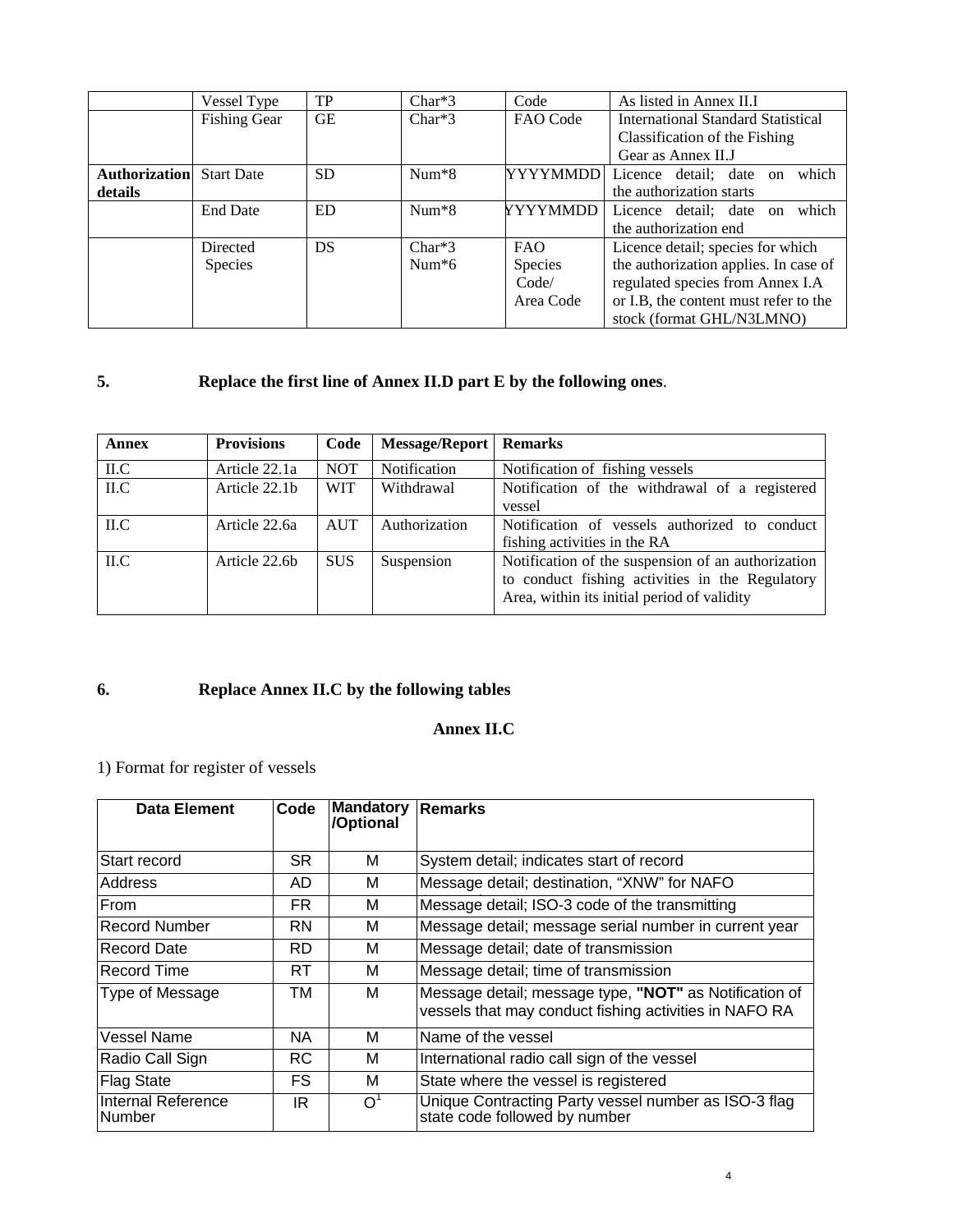| <b>External Registration</b><br>Number             | XR        | м              | The side number of the vessel                                                                                                                                      |
|----------------------------------------------------|-----------|----------------|--------------------------------------------------------------------------------------------------------------------------------------------------------------------|
| Vessel IMO Number                                  | <b>IM</b> | M <sup>3</sup> | IMO number in the absence of a side number                                                                                                                         |
| Port Name                                          | PO.       | М              | Port of registration or home port                                                                                                                                  |
| Vessel Owner                                       | VO        | $M^2$          | Registered owner and address                                                                                                                                       |
| <b>Vessel Charterer</b>                            | VC        | $M^2$          | Responsible for using the vessel                                                                                                                                   |
| Vessel Type                                        | TP        | м              | FAO vessel code (Annex II.I)                                                                                                                                       |
| <b>Vessel Gear</b>                                 | <b>GE</b> | $\Omega$       | FAO statistical classification of fishing gear (Annex II.J)                                                                                                        |
| Vessel Tonnage<br>measurement method<br>tonnage    | VT        | M              | Vessel tonnage capacity in pairs as needed<br>"OC" = "OSLO" Convention 1947,<br>"LC" "London" Convention ICTM-69<br>Total capacity in metric tons                  |
| Vessel length<br>measurement method<br>length      | VL        | М              | Length in meters in pairs as needed<br>"OA" = overall;<br>length in meters                                                                                         |
| <b>Vessel Power</b><br>measurement method<br>Power | VP        | M              | Engine power in pairs as needed in "KW"<br>$PE =$ propulsion engine<br>AE= Auxiliary summary engines<br>Total installed engine power in vessel measured in<br>"KW" |
| End of record                                      | <b>ER</b> | M              | System detail; indicates end of the record                                                                                                                         |

 $1$  Mandatory when used as a single identification in other messages.

<sup>2</sup> Whichever one is appropriate.

3 Mandatory when External Registration Number is absent.

2) Format for withdrawal of vessels from the register

| Data Element                           | Code           | <b>Mandatory</b><br>/Optional | <b>Remarks</b>                                                                                   |
|----------------------------------------|----------------|-------------------------------|--------------------------------------------------------------------------------------------------|
| Start record                           | SR.            | м                             | System detail; indicates start of record                                                         |
| Address                                | AD.            | м                             | Message detail; destination, "XNW" for NAFO Secretariat                                          |
| From                                   | FR.            | м                             | Message detail; ISO-3 code of the<br>transmitting<br><b>Contracting Party</b>                    |
| <b>Record Number</b>                   | <b>RN</b>      | м                             | Message detail; message serial number in current year                                            |
| <b>Record Date</b>                     | <b>RD</b>      | м                             | Message detail; date of transmission                                                             |
| <b>Record Time</b>                     | <b>RT</b>      | м                             | Message detail; time of transmission                                                             |
| Type of Message                        | тм             | м                             | Message detail; message type, "WIT" as Withdrawal of<br>notified vessels                         |
| Vessel Name                            | NA.            | м                             | Name of the vessel                                                                               |
| Radio Call Sign                        | RC             | м                             | International radio call sign of the vessel                                                      |
| Internal Reference<br>Number           | IR.            | $\Omega$                      | Unique Contracting Party vessel number as ISO-3 flag<br>state code followed by number, if exists |
| <b>External Registration</b><br>Number | X <sub>R</sub> | M                             | The side number of the vessel                                                                    |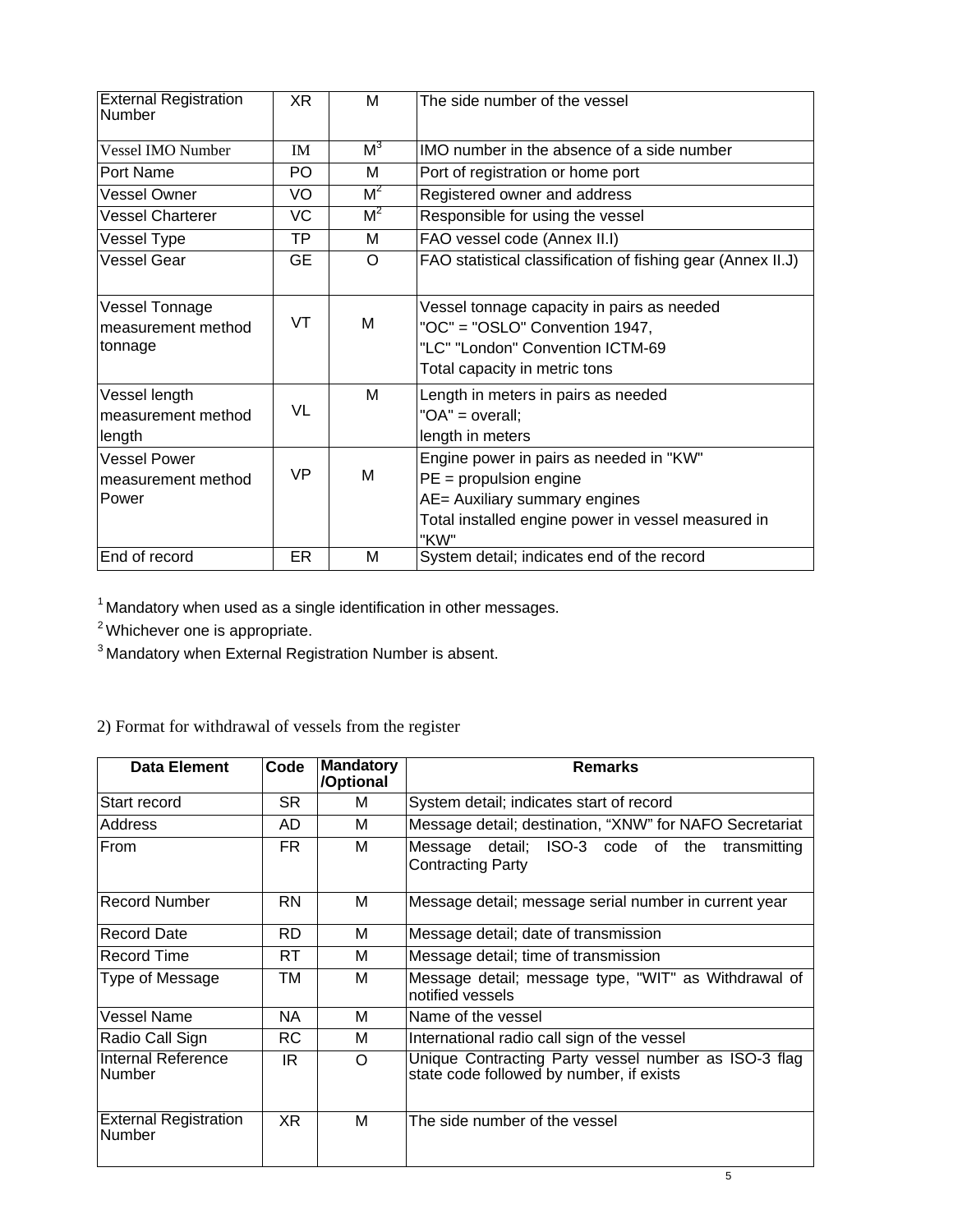| Vessel IMO Number    | IΜ | M <sup>4</sup> | IIMO number in the absence of a side number              |
|----------------------|----|----------------|----------------------------------------------------------|
| Start Date           | SD | м              | The first date as from which the withdrawal takes affect |
| <b>End of record</b> | ER | М              | System detail; indicates end of the record               |

 $^4$  Mandatory when External Registration Number is absent

3) Format for authorization to conduct fishing activities

| <b>Data Element</b>                    | Code      | <b>Mandatory</b><br>/Optional | <b>Remarks</b>                                                                                                                                                                                                              |  |
|----------------------------------------|-----------|-------------------------------|-----------------------------------------------------------------------------------------------------------------------------------------------------------------------------------------------------------------------------|--|
| Start record                           | <b>SR</b> | м                             | System detail; indicates start of record                                                                                                                                                                                    |  |
| Address                                | AD        | м                             | Message detail; destination, "XNW" for NAFO Secretariat                                                                                                                                                                     |  |
| From                                   | FR.       | М                             | Message detail; ISO-3 code of the<br>transmitting<br><b>Contracting Party</b>                                                                                                                                               |  |
| <b>Record Number</b>                   | <b>RN</b> | м                             | Message detail; message serial number in current year                                                                                                                                                                       |  |
| <b>Record Date</b>                     | <b>RD</b> | м                             | Message detail; date of transmission                                                                                                                                                                                        |  |
| <b>Record Time</b>                     | <b>RT</b> | м                             | Message detail; time of transmission                                                                                                                                                                                        |  |
| Type of Message                        | ТM        | м                             | Message detail; message type, "AUT" as Authorization of<br>vessels to conduct fishing activities in the NAFO RA                                                                                                             |  |
| <b>Vessel Name</b>                     | <b>NA</b> | м                             | Name of the vessel                                                                                                                                                                                                          |  |
| Radio Call Sign                        | <b>RC</b> | м                             | International radio call sign of the vessel                                                                                                                                                                                 |  |
| Internal reference<br>Number           | IR.       | $\Omega$                      | Unique Contracting Party vessel number as ISO-3 flag<br>state code followed by number, if exists                                                                                                                            |  |
| <b>External registration</b><br>Number | <b>XR</b> | M                             | The side number of the vessel                                                                                                                                                                                               |  |
| <b>Vessel IMO Number</b>               | <b>IM</b> | M <sub>5</sub>                | IMO number in the absence of a side number                                                                                                                                                                                  |  |
| <b>Start Date</b>                      | <b>SD</b> | M                             | License detail; date as from which the Authorization<br>takes effect                                                                                                                                                        |  |
| End date                               | <b>ED</b> | $\Omega$                      | License detail: Date on which the authorization go to the<br>end. Maximum time validity is 12 months.                                                                                                                       |  |
| <b>Directed Species</b>                | <b>DS</b> | M                             | License detail; species allowed for directed fishery.<br>Regulated species of Annex I.A or I.B must refer to the<br>stock (Allow for several pairs of fields species and<br>divisions i.e. //DS//GHL/3LMNO COD/3M RED/3LN// |  |
| End of record                          | ER        | м                             | System detail; indicates end of the record                                                                                                                                                                                  |  |

<sup>5</sup> Mandatory when External Registration Number is absent